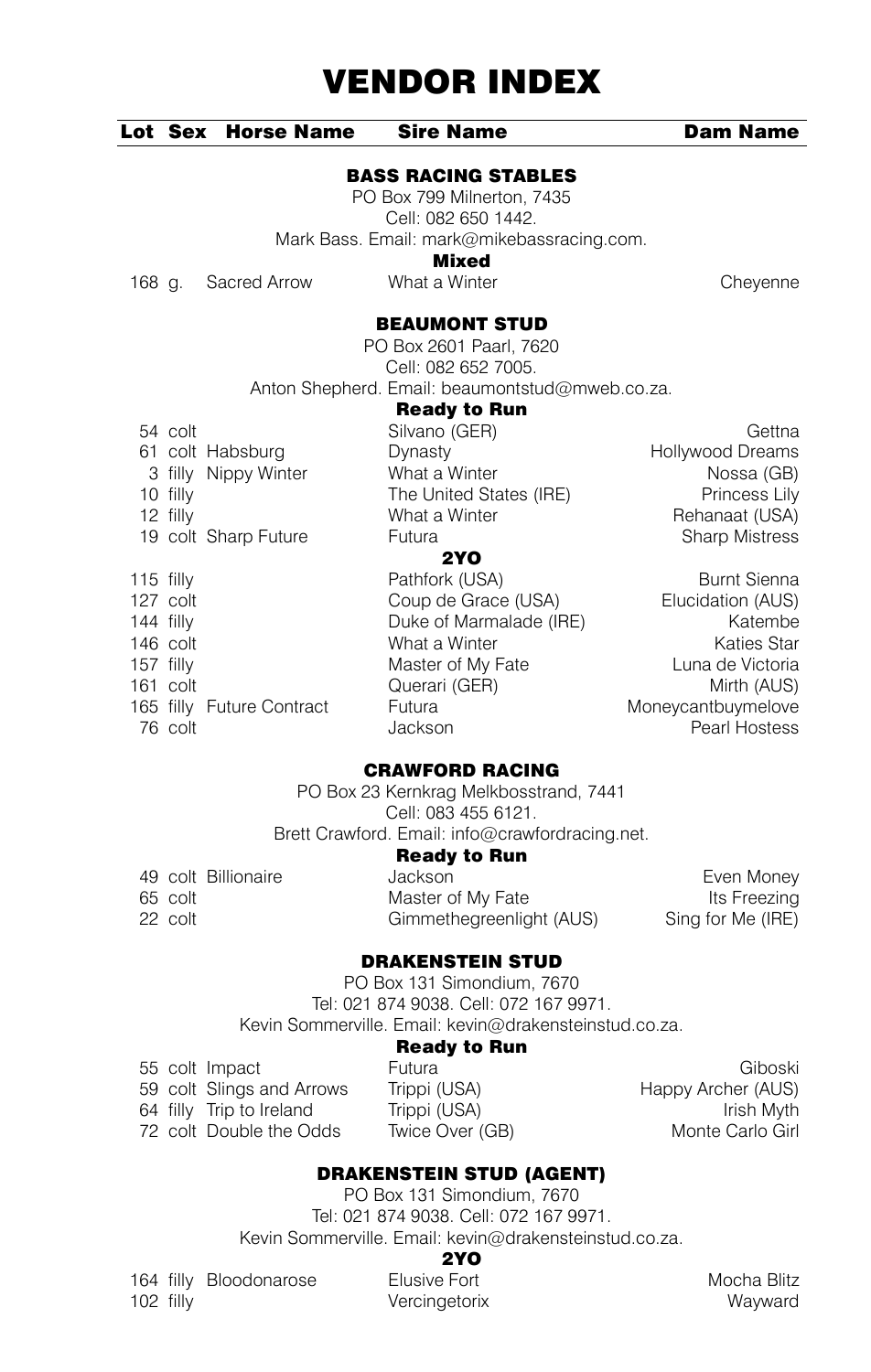#### Lot Sex Horse Name Sire Name Dam Name

### EQUINE MARKETING SOLUTIONS (AGENT)

31 Falcon Crescent Parklands, 7441 Cell: 083 399 6353. Joanne Knowles. Email: joknowles.ems@gmail.com.

Ready to Run

6 colt Persistance Querari (GER) Penny Serenade

# GOLDEN TOUCH THOROUGHBRED SERVICES

Postnet Suite 23 Private Bag X19 Franschhoek, 7690 Tel: 021 876 3502. Cell: 082 345 4115. Gary Jolliffe. Email: goldentouchts@gmail.com.

|          | 34 colt Bush Tracker      | Elusive Fort             | Al Farabi          |
|----------|---------------------------|--------------------------|--------------------|
|          | 46 filly Empress of Jade  | Rafeef (AUS)             | Escondida          |
|          | 70 colt Jack Tarr         | Jackson                  | Miss Varlocity     |
|          | 2 colt Happy and Glorious | Gimmethegreenlight (AUS) | Northern Chorus    |
| 11 filly |                           | Twice Over (GB)          | Prive              |
|          | 21 colt On the Road Again | Vercingetorix            | She's Got Gears    |
|          | 31 filly Splitting Image  | Twice Over (GB)          | Velvets Reflection |

**Ready to Run**<br>Elusive Fort **70 colleges and Tarr Jackson** Miss Varlocity immethegreenlight (AUS) Northern Chorus<br>vice Over (GB) Prive vice Over (GB) ercingetorix **Collection Contract Contract Contract Contract Contract Contract Contract Contract Contract Contract Contract Contract Contract Contract Contract Contract Contract Contract Contract Contract Contract Contract** 

# KLAWERVLEI STUD (AGENT)

PO Box 266 Bonnievale, 6730 Tel: 023 626 2331. Cell: 082 880 7943. John Koster. Email: john@klawervlei.co.za.

# **Mixed**<br>Captain Al

178 filly Don't be Blue Captain Al Not Sulking

### LAMMERSKRAAL STUD

PO Box 489 Ceres, 6835 Tel: 023 312 1357. Cell: 082 447 4375. Pieter Graaff. Email: admin@lammerskraalstud.co.za.

# Ready to Run

|  | 52 filly Final Stroke      | Coup de Grace (USA)      | <b>Flaming Flower</b> |
|--|----------------------------|--------------------------|-----------------------|
|  | 16 filly Sister Light      | Visionaire (USA)         | Salita                |
|  | 17 colt African Fate       | Master of My Fate        | Savannah Air          |
|  |                            | 2YO                      |                       |
|  | 108 filly Dancetildaylight | Gimmethegreenlight (AUS) | Akinfeet              |
|  | 139 filly Lofty Spirit     | Noble Tune (USA)         | <b>Icy Spirit</b>     |
|  | 147 filly Silvette         | Visionaire (USA)         | Keyra                 |
|  | 104 filly Zilital          | Noble Tune (USA)         | Zante                 |

### MAINE CHANCE FARMS

PO Box 259 Robertson, 6705 Tel: 023 626 2342. Cell: 072 446 6269. Tim Bootsma. Email: info@mainechance.co.za.

#### 2YO

|  | 107 filly Arilena         | Silvano (GER)           | Air Pocket    |
|--|---------------------------|-------------------------|---------------|
|  | 123 colt Dawn Mission     | Silvano (GER)           | Dawn Chorus   |
|  | 81 filly Queen of Shadows | Vercingetorix           | Quippi        |
|  | 92 filly Sweet But Sycho  | Duke of Marmalade (IRE) | Sugar Frosted |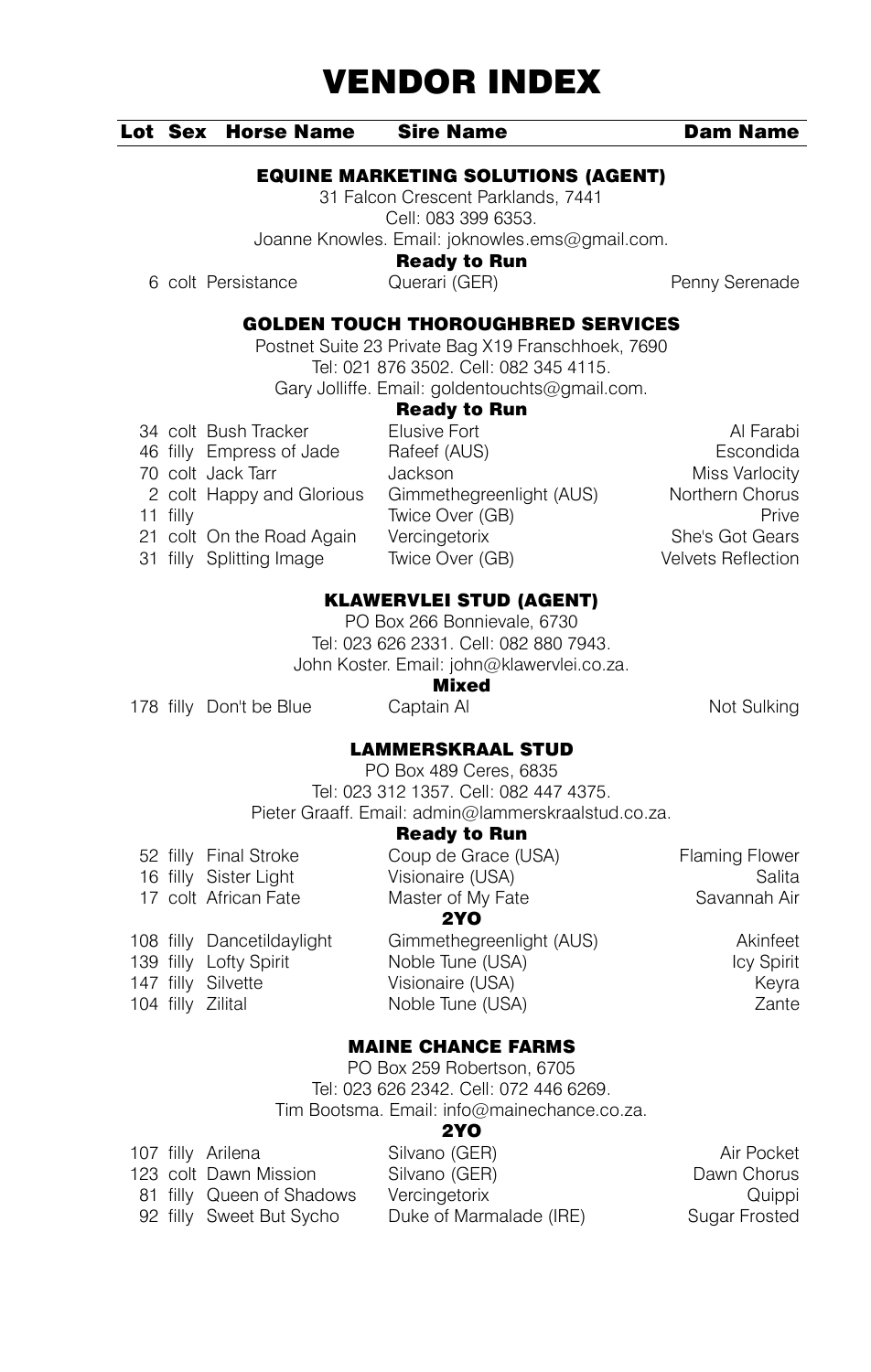# Lot Sex Horse Name Sire Name Dam Name

#### MGAS BLOODSTOCK

No. 7 Lucas Lane Bedfordview, 2007 Cell: 076 724 0585. Gabriel Soma. Email: gabriel@mgas.co.za.

Ready to Run

44 colt Querari (GER) Donna Viola Global View (USA)

#### NADESON PARK STUD

PO Box 51121 V&A Waterfront, Cape Town, 8005 Tel: 028 050 0648. Cell: 083 279 0000. Hassen Adams. Email: hassan@grandparade.co.za.

 $2Y<sub>O</sub>$ 

|  | 105 colt Forgotten Time      | Time Thief (AUS)         | Action Bleue (FR)     |
|--|------------------------------|--------------------------|-----------------------|
|  | 106 colt Walking the Wire    | Pomodoro                 | Airbound              |
|  | 109 colt Hidden Identity     | What a Winter            | Allbecauseofyou (AUS) |
|  | 116 filly Jayandri           | Jay Peg                  | Chariya (IRE)         |
|  | 119 colt Playthatfunkymusic  | Judpot (USA)             | Comebackanddance      |
|  | 120 filly Constantia Haze    | Time Thief (AUS)         | Constantia Mist       |
|  | 121 colt Best Dressed        | Twice Over (GB)          | Copper Jet            |
|  | 122 filly Time is Ticking    | Time Thief (AUS)         | Cream of Chrome       |
|  | 125 filly Angel of Time      | Time Thief (AUS)         | Dove of Peace         |
|  | 126 filly Dynamite Peg       | Jay Peg                  | Dynamite Casey        |
|  | 129 colt Castle of Glass     | Querari (GER)            | Fairyinthewoods       |
|  | 130 filly Rockingthetimeaway | Time Thief (AUS)         | Fantasy Rock (AUS)    |
|  | 132 colt Escape Plan         | Time Thief (AUS)         | <b>Frosted Flakes</b> |
|  | 134 filly Cruizin California | Twice Over (GB)          | Ginger Hill           |
|  | 136 filly Always on Time     | Time Thief (AUS)         | Happy Heart           |
|  | 143 filly Jaytara            | Jay Peg                  | Katara                |
|  | 145 colt All the Time        | Gimmethegreenlight (AUS) | Katie Em              |
|  | 152 colt Varry Green         | Gimmethegreenlight (AUS) | Lady Var              |
|  | 158 filly Time Request       | Time Thief (AUS)         | Lunar Landing         |
|  | 75 filly Surfer Babe         | Time Thief (AUS)         | Ocean's Swell         |
|  | 77 colt Spotted Pearl        | Time Thief (AUS)         | Pearly Moon           |
|  | 78 colt Coat of Arms         | William Longsword        | Perini                |
|  | 87 filly My Kind of Girl     | Gimmethegreenlight (AUS) | Sensible Lover (AUS)  |
|  | 88 filly Guard of Honour     | Jay Peg                  | Sheena's Palace (IRE) |
|  | 91 filly Red Carpet Girl     | Pomodoro                 | Southern Lights       |
|  | 95 filly Prettier in Pink    | Time Thief (AUS)         | Trish de Lago (AUS)   |
|  | 96 filly Just Chestnut       | Time Thief (AUS)         | Typhoon Season        |
|  | 97 filly Bold Boundaries     | Time Thief (AUS)         | Uptothemoon           |
|  | 101 filly Sweetest Goodbye   | Time Thief (AUS)         | Wafigah               |

## NARROW CREEK STUD

PO Box 24 Wolseley, 6830 Cell: 082 377 2912. John Everett. Email: john@narrowcreek.co.za.

#### 2YO

| 83 colt |                    |
|---------|--------------------|
|         | 89 colt Lock Down  |
|         | 93 colt Priviledge |

Vercingetorix **Royal Mazari** 

What a Winter **Social Climber** Social Climber Partner (AUS) Tilbury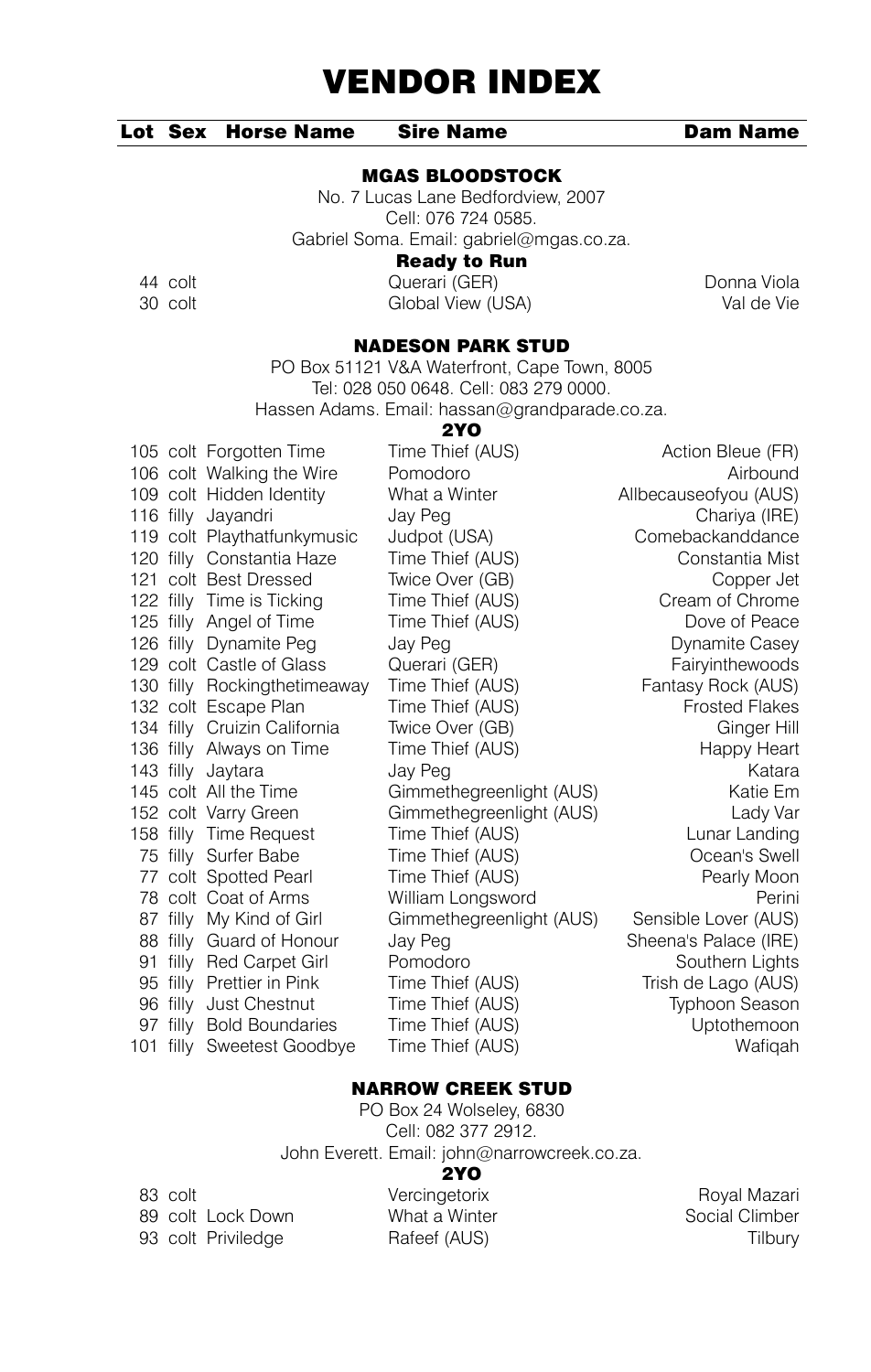# Lot Sex Horse Name Sire Name Dam Name

#### NORMANDY STUD

PO Box 161 Ashton, 6715 Cell: 083 297 3402. Oscar Foulkes. Email: oscar@theslingshot.biz.

### Ready to Run

1 filly Derecho Coup de Grace (USA)<br>13 colt Gimme Royalty Gimmethegreenlight (A

36 filly Miss Gibson Gimmethegreenlight (AUS) Azarenka 45 colt Tsar Peter **Querari (GER)**<br>1956 filly Piece of My Heart Coup de Grace (USA) Company and Supplement Coup de Grace (USA) 66 filly Piece of My Heart Coup de Grace (USA) danis<br>67 colt Greek Myth Jackson Jackson Lady of the Fleece 67 colt Greek Myth Jackson Lady of the Fleece<br>
1 filly Derecho Coup de Grace (USA) Nordic Wind Gimmethegreenlight (AUS) Royal Jubilee<br>13 Cuerari (GER) Royal Jubilee 20 filly Homely Girl **Cuerari (GER)** Sherry Sherry Sherry Sherry Sherry Sherry Sherry Sherry Sherry Sherry Sherry Sherry Sherry Sherry Sherry Sherry Sherry Sherry Sherry Sherry Sherry Sherry Sherry Sherry Sherry Sherry She Admiral Kitten (USA)

## NORMANDY STUD (AGENT)

PO Box 161 Ashton, 6715 Cell: 083 297 3402. Oscar Foulkes. Email: oscar@theslingshot.biz.

#### Ready to Run

| 40 colt      | Twice Over (GB) | Carmina          |
|--------------|-----------------|------------------|
| 8 colt Amell | Querari (GER)   | Pimpinella       |
| 18 filly     | Vercingetorix   | Secret Plan      |
| 25 filly     | Zoffany (IRE)   | Sweet Trip (USA) |
|              |                 |                  |

# PAARL DIAMANT ESTATE

PO Box 2045 Windmeul, 7630 Cell: 083 310 9751. Monique Schabort. Email: moniqueschabort@gmail.com.

#### Ready to Run

47 colt Pomodoro Escudo

# PAARL DIAMANT ESTATE (AGENT)

PO Box 2045 Windmeul, 7630 Cell: 083 310 9751. Monique Schabort. Email: moniqueschabort@gmail.com.

#### Ready to Run

| 32 colt               | Querari (GER)     | Adorable       |
|-----------------------|-------------------|----------------|
| 53 colt               | William Longsword | Fort Belvedere |
| 57 filly Winter Scout | What a Winter     | Guiding Light  |
| 9 colt                | Vercingetorix     | Polar Trip     |
| 24 colt               | William Longsword | Spirited (IRE) |
|                       |                   |                |

#### RAINBOW BEACH TRADING 78 (PTY) LTD

PO Box 3422 Cresta, 2118 Cell: 083 407 4773. Erich van Niekerk. Email: erich@novobrands.co.za.

#### Mixed

|          | 175 mare In Full Bloom   | Seventh Rock (AUS) | <b>Budding Beauty</b> |
|----------|--------------------------|--------------------|-----------------------|
|          | 173 filly Athenian Queen | Pomodoro           | City of Athens (AUS)  |
| 174 a.   | Gold Rock                | Pomodoro           | Impressive Rock (AUS) |
| 167 a.   | <b>Precious Stone</b>    | Seventh Rock (AUS) | Kaleido               |
| $169$ g. | Take the World           | Pomodoro           | <b>Tinchy Stryder</b> |
| $171$ a. | Able Surprise            | Visionaire (USA)   | Victory Tale          |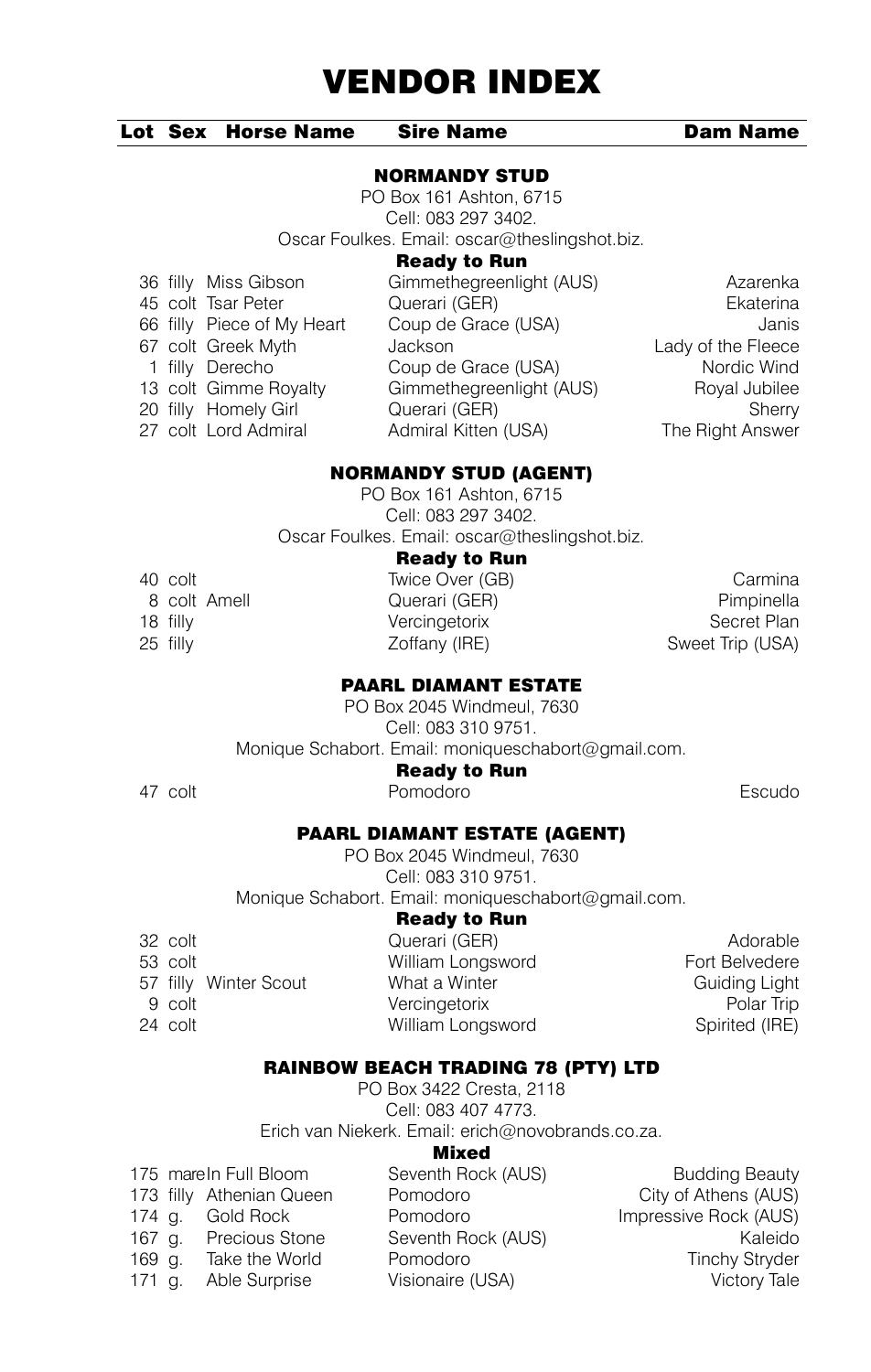### Lot Sex Horse Name Sire Name Dam Name

#### RIDGEMONT HIGHLANDS

Po Box 88 Robertson, 6705 Cell: 082 654 5169. Craig Carey. Email: craig@ridgemont.co.za.

#### 2YO

|            | 111 filly By Royal Command | Duke of Marmalade (IRE)  | Alvilda         |
|------------|----------------------------|--------------------------|-----------------|
|            | 112 filly Abalus           | Jackson                  | Baltia          |
|            | 153 colt Equerry           | Coup de Grace (USA)      | Lavish Gal      |
| $163$ colt |                            | Gimmethegreenlight (AUS) | Miss Mischief   |
|            | 84 filly Royal Welcome     | Duke of Marmalade (IRE)  | Royal Trip      |
|            | 86 colt Over Two You       | Twice Over (GB)          | Sassy Sal (AUS) |
|            | 100 filly The Next Chapter | Flower Alley (USA)       | Vol de Nuit     |

# RIETHUISKRAAL STUD

Private Bag X32 Benmore, 2010 Tel: 011 324 0500. Cell: 082 458 8896. Altus Joubert. Email: altusjoubert@law.co.za.

#### 2YO

|  | 114 filly Dark Fury      | Imperial Stride (GB) | <b>Black Shadow</b>    |
|--|--------------------------|----------------------|------------------------|
|  | 118 colt Cross Examiner  | Pathfork (USA)       | Clematis               |
|  | 133 colt Triton          | Jackson              | Gilded Moon            |
|  | 135 colt Sevastopol      | Linngari (IRE)       | Gusheshe (AUS)         |
|  | 138 filly Frozen Snow    | Elusive Fort         | Ice House              |
|  | 141 filly Queenstown     | Coup de Grace (USA)  | Jubilante              |
|  | 149 filly Rocket Woman   | Jackson              | Korea                  |
|  | 151 colt Spy Master      | Willow Magic (AUS)   | Lady of Scandal        |
|  | 154 colt Midnight Cowboy | Captain of All       | Lielums                |
|  | 155 filly Flying Vixen   | Querari (GER)        | Little Grey Wolf (IRE) |
|  |                          |                      |                        |

## SOETENDAL ESTATE (AGENT)

PO Box 13 Wellington, 7654 Cell: 082 317 9474. Julia Pilbeam. Email: admin@soetendal.co.za.

|            |                       | <b>Ready to Run</b>      |                        |
|------------|-----------------------|--------------------------|------------------------|
|            | 33 colt Global Vista  | Global View (USA)        | Alexis                 |
| 35 colt    |                       | Trippi (USA)             | All for U              |
|            | 38 colt The Futurist  | Futura                   | <b>Black Mischief</b>  |
| 39 filly   |                       | Var (USA)                | Butterfly Kisses (IRE) |
| 41 colt    |                       | Coup de Grace (USA)      | Consequentially        |
|            | 42 filly Wyle in Rome | Wylie Hall (AUS)         | Costly Romance (AUS)   |
| 43 colt    |                       | Pomodoro                 | Dayla                  |
| 48 colt    |                       | Coup de Grace (USA)      | Estimation             |
| 51 filly   |                       | Trippi (USA)             | Fearbuster (IRE)       |
| 56 colt    |                       | Captain of All           | Glorious Moment        |
| 58 colt    |                       | Dynasty                  | Hadarama (IRE)         |
|            | 60 filly Bellevarde   | Master of My Fate        | High Season            |
|            | 63 colt Incredibill   | William Longsword        | I Lived                |
|            | 68 colt Power of Will | William Longsword        | Margaret Court         |
|            | 71 filly Mounia       | Rafeef (AUS)             | Modern Muse (AUS)      |
|            | 73 filly Demelza      | Rafeef (AUS)             | My Claire (GB)         |
|            | 7 colt Whatever Next  | What a Winter            | Petala                 |
| $14$ filly |                       | Gimmethegreenlight (AUS) | Rubicat (USA)          |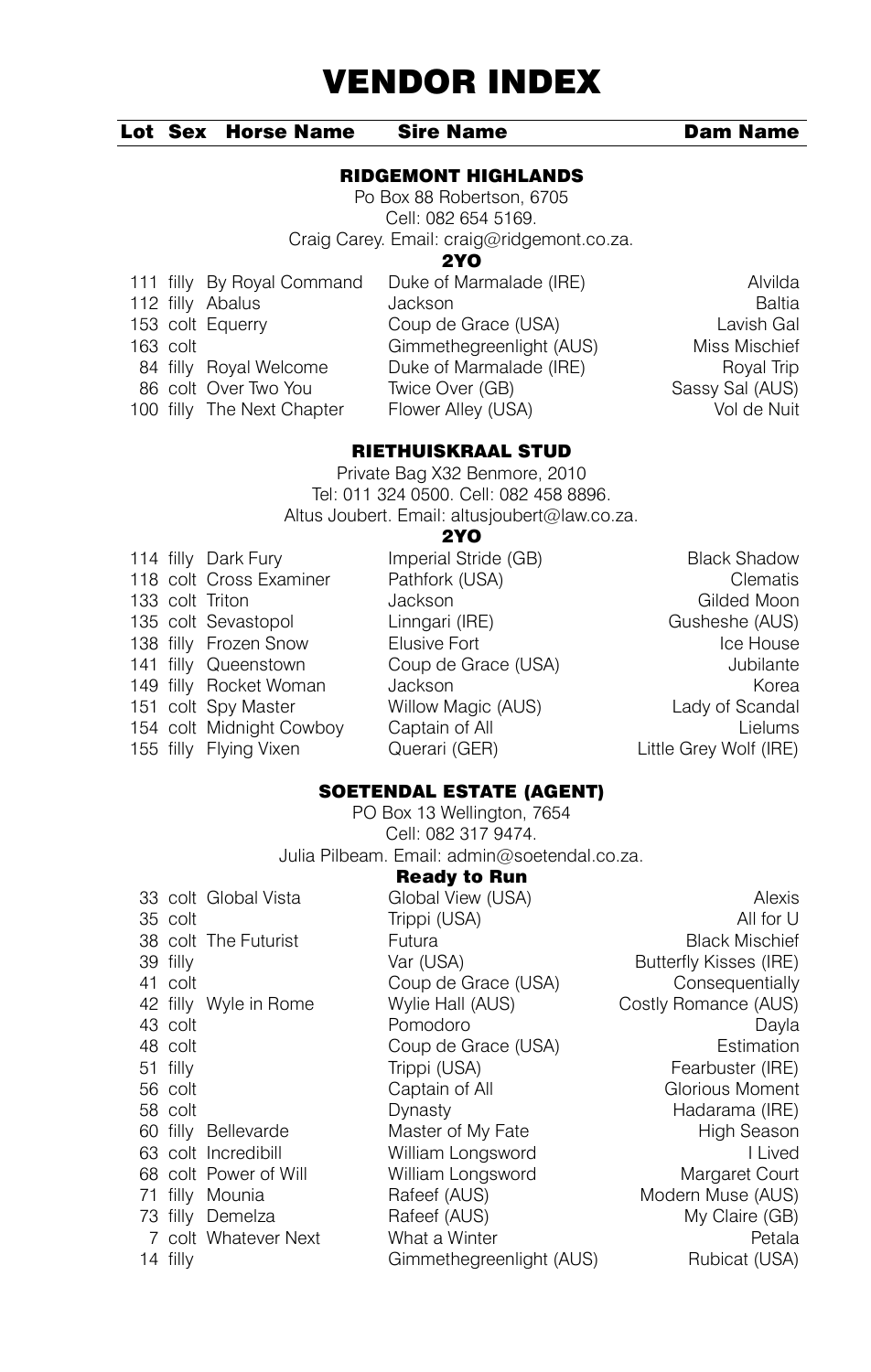### Lot Sex Horse Name Sire Name Dam Name

# 15 filly **Captain of All Rubybay** Rubybay 23 filly Alula's Star **Red Ray Solar Voyager Red Ray Solar Voyager** Solar Voyager 26 filly Master of Master of Mv Fate 26 filly Masters Queen 28 colt Captain of All Tresco 29 colt Konindoda What a Winter Upon a Dream

**2YO**<br>What a Winter

117 filly What a Cherry What a Winter Cherry Orchard 159 filly Gimmethegreenlight (AUS) Magnolia Lane (IRE)

# SORRENTO STUD

Suite 124, Private Bag X3041 Paarl, 7620 Tel: 021 869 8125. Cell: 084 458 3859. Terry Andrews. Email: mwsorren@mweb.co.za.

# Ready to Run

|  | 37 colt King Magnus      | Louis the King    | <b>Baltic Fury</b> |
|--|--------------------------|-------------------|--------------------|
|  | 50 filly Rain of Peace   | Soft Falling Rain | Fairyinthewind     |
|  | 62 filly Louis Diamond   | Louis the King    | Hope Downs         |
|  | 69 colt Top Man          | Louis the King    | Miss Lovita        |
|  | 4 filly Name of the Game | Twice Over (GB)   | Nu (IRE)           |
|  | 5 filly Tankwa Star      | Master of My Fate | Paradise Square    |
|  |                          | 2YO               |                    |
|  | 74 colt A Kings Return   | Louis the King    | Ntombe (AUS)       |

99 filly Spirit of St Louis Louis the King Variety Spirit

# STONE HILL STUD (PTY) LTD

PO Box 1463 Fairie Glen, 0043 Cell: 083 2766 776. Heinrich Rix. Email: heinrichr@tradeskills.co.za.

### 2YO

148 colt Vercingetorix Khaleesi 80 filly **Report Coup de Grace (USA)** 

# TAWNY SYNDICATE

PO Box 260362 Excom, 2123 Tel: 011 728 0255. Cell: 082 553 6492. Jeff Shill. Email: tawny@glocapital.com.

#### Mixed

|        | 172 filly Ascending Heights | Pathfork (USA) | Flight Queen (AUS) |
|--------|-----------------------------|----------------|--------------------|
| 170 a. | larsus                      | Var (USA)      | Tala (FR)          |
|        | 176 g. Leprechaun           | Silvano (GER)  | Waywest Goddess    |

# TEN EINDE STUD @ THE GLEN

14 La Gratitude, 89 Dorp Street, Stellenbosch, 7600 Cell: 082 375 2849. Hein Moller. Email: heinmoller@yahoo.com.

#### 2YO

|          | 137 colt Hearts Thunder  |  |
|----------|--------------------------|--|
|          | 160 filly Storm Jewel    |  |
|          | 162 filly Future Thinker |  |
| 82 colt  |                          |  |
| 85 filly |                          |  |

Greys Inn (USA) Heart of Destiny (AUS) Coup de Grace (USA) Malakeh (AUS) Visionaire (USA) Miss Einstein Rafeef (AUS) Relentless Storm (AUS) **SECONDENSIST CONTROLLER SECONDENSIST CONTROLLER SECONDENSIST CONTROLLER SECONDENSIST CONTROLLER SECONDENSIST CONTROLLER SECONDENSIST CONTROLLER SECONDENSIST CONTROLLER SECONDENSIST CONTROLLER SECONDENSIST CONTROLLER SECON**